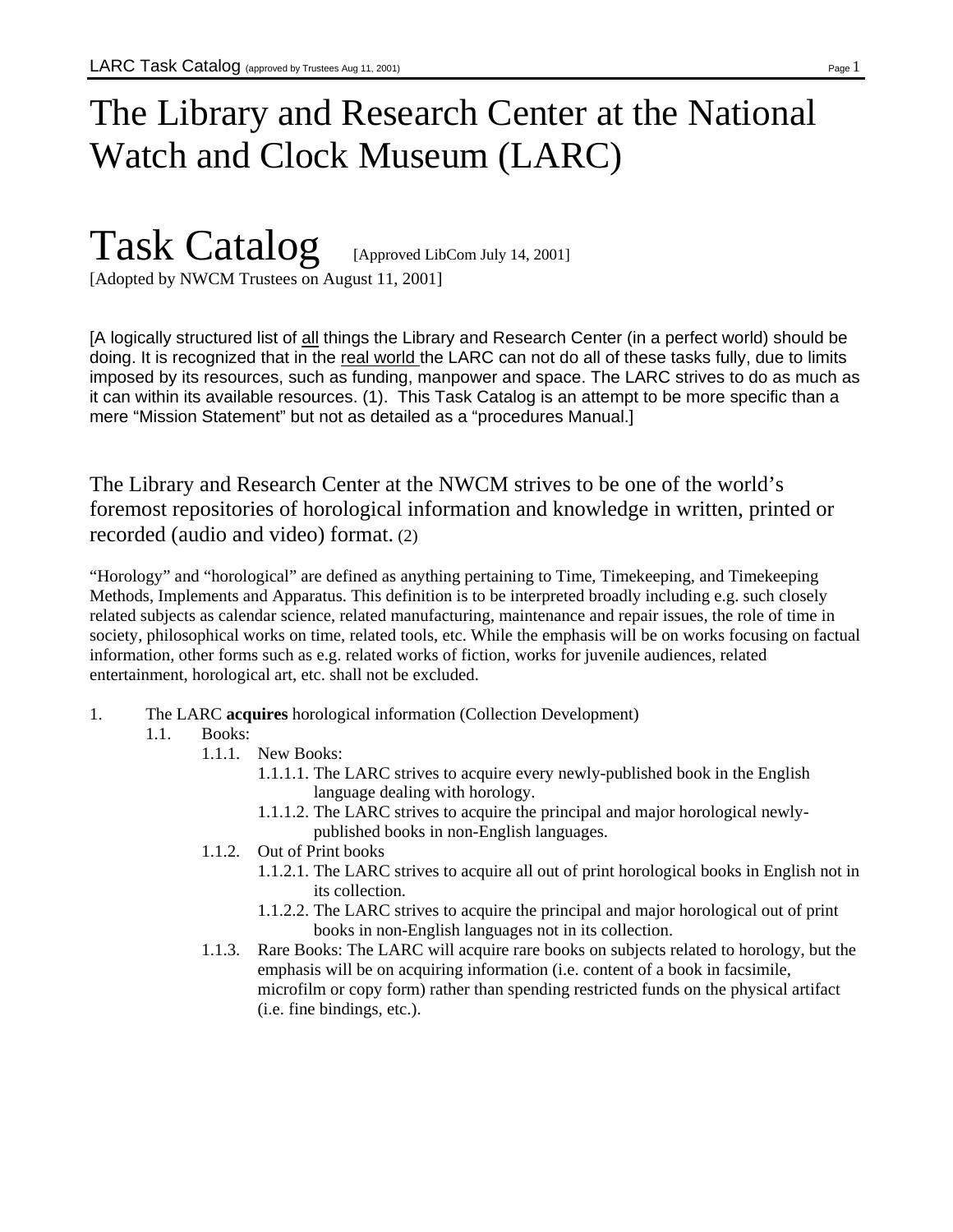- 1.2. Periodicals:
	- 1.2.1. Current Periodicals:
		- 1.2.1.1. The LARC strives to subscribe (paid or free subscriptions) to all current English language periodicals (magazines, journals, newsletters, etc.) dealing primarily or in substantial parts with horology. This shall include periodicals targeted at the horological trade, at the horological collector/enthusiast community and at the scientific horological community.
		- 1.2.1.2. The LARC strives to subscribe to major current non-English horological periodicals
	- 1.2.2. Defunct Periodicals: The LARC strives to acquire the content of the complete runs of now defunct horological periodicals by acquiring microfilmed or printed copies of such publications.
- 1.3. Other Printed Material: Catalogs, advertisements, sales brochures, posters, instruction manuals, newspaper clippings, flyers, business cards, patent filings, etc. The LARC strives to collect as much printed material on horology as practical outside of books and magazines.
- 1.4. Manuscripts, Documents and Non-published Material (letters, text of speeches, minutes, manufacturing drawings, workbooks, diaries, account books, inventories). The LARC strives to collect as much unpublished, unique horological information as possible.
- 1.5. Microfilm Items The LARC is in the information/data collecting, storage and retrieval business rather than being primarily concerned with collecting historical artifacts. Depending on frequency of use and the nature of the material it may be preferable to acquire and own microfilm copies rather than, or in addition to, originals.
- 1.6. Freestanding Images (including photographs, prints etc.) The LARC strives to acquire images of horological items or horological events. The focus of the image collection is the horological content rather than e.g. the artistic or aesthetic quality of a painting.
- 1.7. Audio Recordings on horological subjects. The LARC strives to acquire sound recordings of horological interest, primarily recordings of horological lectures and recordings of NAWCC events. The LARC should encourage the collection of oral histories of horologists and should establish or adopt standards for this. Consideration must be given to the longevity of the archived media and their conversion to other (digital) formats in the future.
- 1.8. Video Recordings on horological subjects (including videos of lectures, demonstrations and workshops, presented at national, regional and local NAWCC events, but also off the air video recordings and commercially sold videos on horological subjects and oral histories.) Future conversion to digital formats for conservation should be considered. Slide shows for NAWCC chapters should be included.
- 1.9. Databases and other electronic media The LARC strives to acquire either through outright purchase or through license access to the content of electronic databases, software programs, e-books, etc. with significant horological content.
- 1.10. Multiple copies: The needs of the LARC may call for multiple copies of the same item, particularly for lending purposes.
- 1.11. Acceptance of donations in kind: The LARC will accept into its collection donations in kind of items fitting its collection development plan
- 1.12. Acceptance of long term loans: The LARC may accept long term loans of items fitting into its collection.
- 1.13. The LARC should establish a policy for striving to archive and preserve Internet data (news groups, mailing lists, and Web content relating to Horology.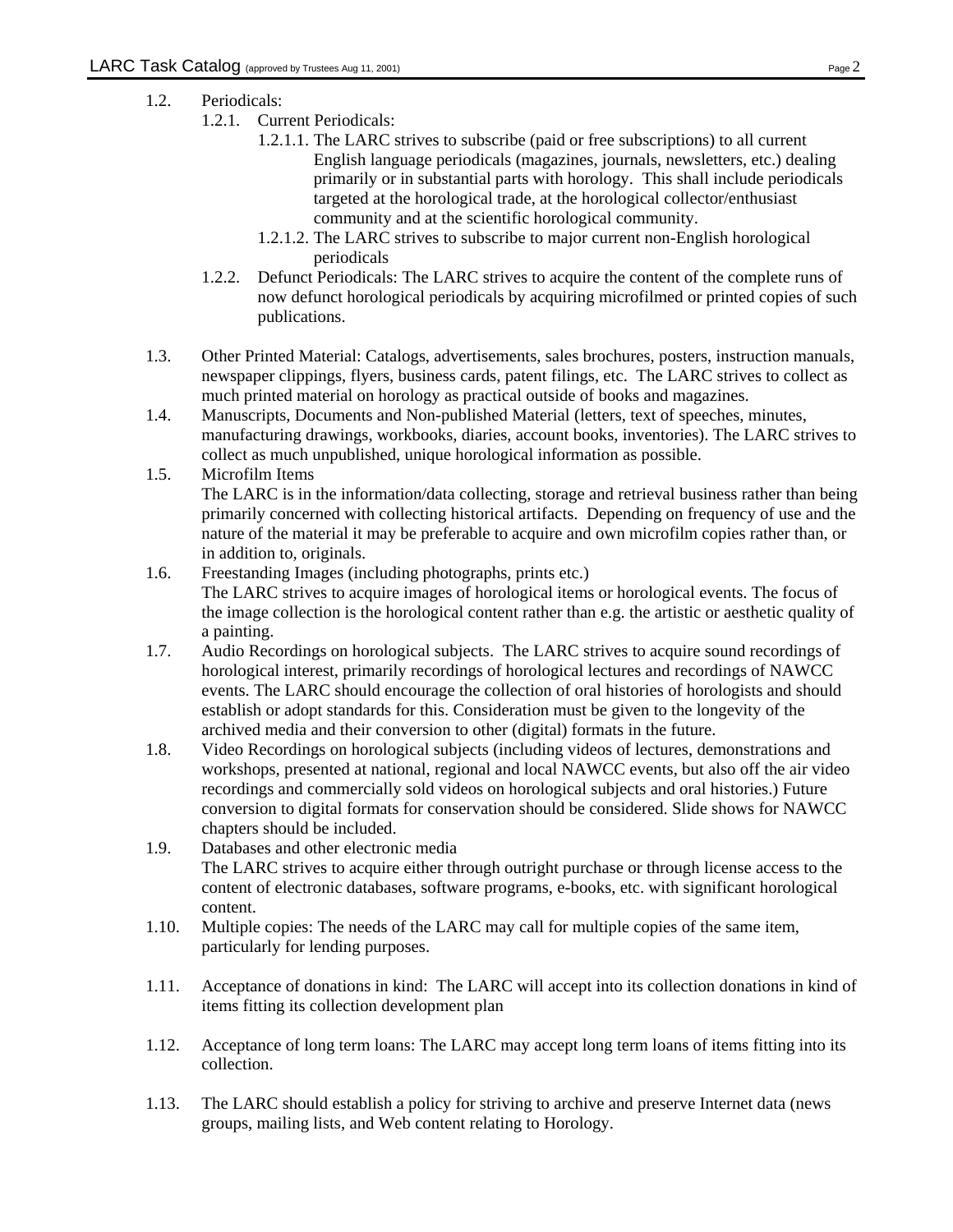- 2. The LARC **holds and stores** horological information.
	- 2.1. Safe physical storage: The LARC strives to store all its holdings in an environment (humidity, temperature, light) that assures their long-term survival without deterioration.
	- 2.2. Secure holding: The LARC strives to keep all its holdings in a manner that minimizes the risk of theft, vandalism, and deterioration due to usage and the passage of time. For each type of holding (by fragility, rarity) security and safety needs must be balanced against ease of use.
	- 2.3. Special Collection: To assure the safety and security of its collection certain items may be placed in a "Special Collection" whose use and access is more limited than the general collection.
	- 2.4. Disaster preparedness: In close coordination with the Disaster recovery plan of NWCM LARC maintains its separate formal Disaster Recovery Plan dealing with Water, Fire, Structural, Mold and human damage to the content of its collection in order to minimize the damage caused by such disasters.

#### 3. The LARC **conserves** horological information

- 3.1. Conservation of Holdings: Through periodic inspection, cleaning, maintenance and repair and appropriate storage the LARC strives to preserve its holdings for posterity following state of the art preservation procedures of the library and archive profession. This includes providing/making appropriate covers, storage containers etc. Digital data must be copied and converted to current formats as required for longtime conservation.
- 3.2. Backup of irreplaceable holdings; The LARC strives to assure backup copies of all unique and irreplaceable holdings by securing duplicates, photographs, xerographic copies, microfilms, digital copies or other forms.

#### 4. The LARC **catalogues** its holdings

- 4.1 Main Catalog: The LARC maintains a publicly accessible, comprehensive, unified catalogue of all items in its collections.
	- 4.1.1. Scope of Catalog: The LARC strives to have its catalog be as complete, comprehensive and accurate as possible. Following common professional standards of library science the catalog should allow access to the collection as a minimum by author, title, and subject/keyword. In order of priority the catalog should contain: 1) Books/Brochures etc. in the Research and Lending Collections, 2) The rare items in the reserved Special Collection, 3) Audio/Video/Multimedia Programs, 4) A listing of at first the folders (but later ideally also of each individual item) in the so-called "Vertical Files" consisting mainly of loose leaf items 5) Detailed Listings of the Periodicals collection (incl. microfilm), 6) The items (such as catalogues, manuals etc.) in the technical reference sections, 7) The material in the special research section (such as company records etc.), 8) The contents of the Horological Patents Collection, 9) The material in the special sections (photographs, images, trade cards, postcards, postage stamps, etc.), 10) The contents of the NAWCC Archives, 11) For cross reference purposes only: The listings of the content of the physical horological items (timepieces, movements, cases, tools, etc.) available to researchers in the Study Collection of the NWCM.
	- 4.1.2. Computerized Catalog: The LARC maintains its Main Catalog primarily in the form of a computerized catalog for use through on site terminals, serving the lending library, the research library, the special collection, and other parts of the LARC collection. This catalog shall be both a service and tool for its users, and an administrative tool for the LARC.
	- 4.1.3. Printed Catalog: The LARC will periodically produce a printed version of its main catalog either in card or list format to assure long term and disaster recoverability of its catalogue.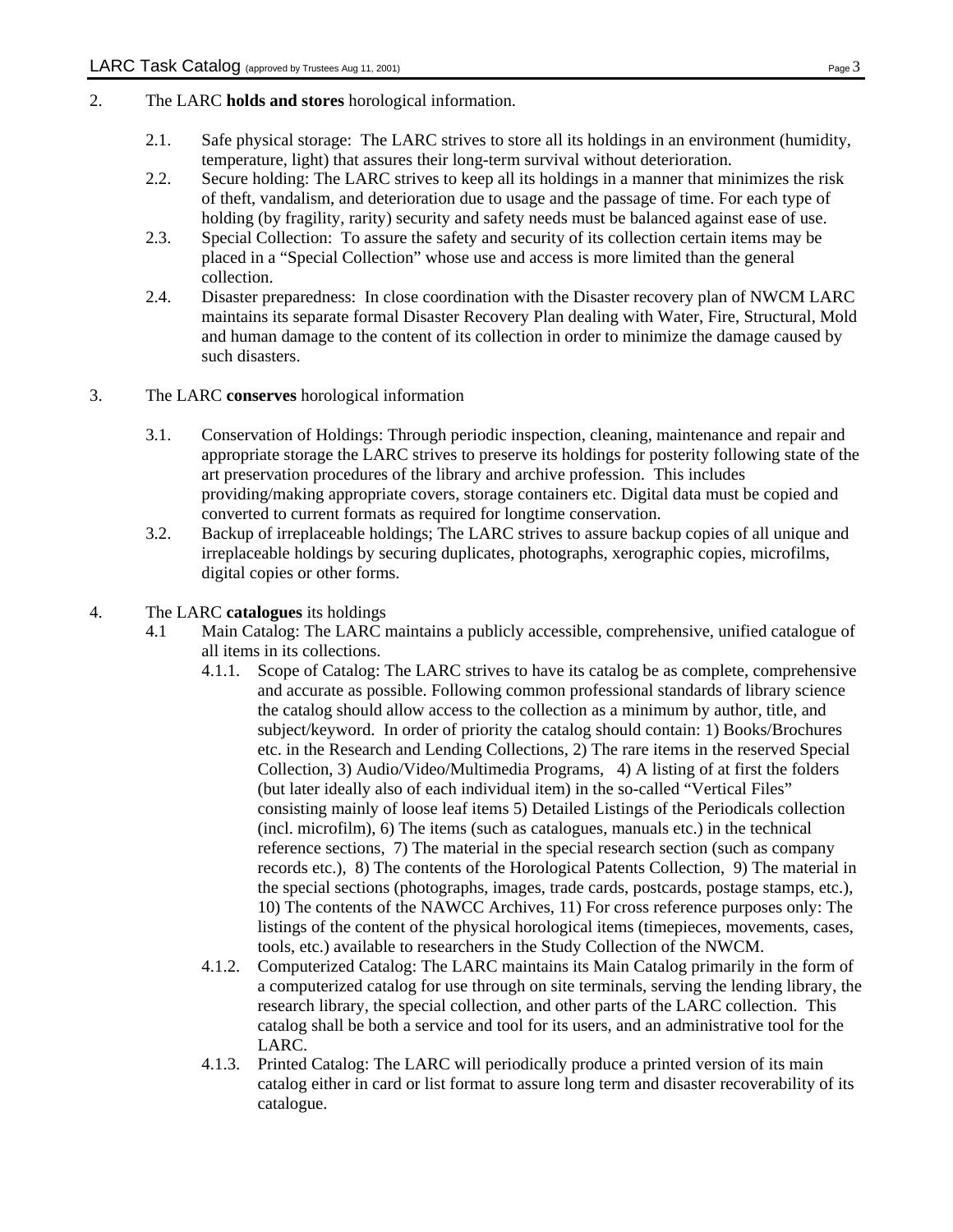- 4.1.4. Remote Catalog access: The LARC strives to make its Main Catalog accessible for off site and remote use by whatever means seem practical and economical, including e.g. Internet access, CD ROM catalog, published printed catalog.
- 4.1.5. Back-up Catalog: The LARC will take steps to assure that at all times a full copy of both its electronic catalog and its printed catalog current to at least within six months is kept at a secure location outside of the main premises of LARC.
- 4.2 Special Catalogs: The LARC strives to produce and make available to its users in the horological and library community specialized or partial catalogs of its holdings addressing special needs.
- 4.3 Cooperative Catalogs: The LARC strives to cooperate with other similar horological research institutions around the globe to develop common cataloguing standards and produce common and/or complementary catalogs facilitating access to horological information and data across multiple locations.
- 5. The LARC **provides access** to its holdings, in accordance with its procedures, as follows:
	- 5.1. On site use
		- 5.1.1. To NAWCC Staff: The professional and volunteer staff of the NAWCC have full access to the holdings of the LARC
		- 5.1.1. To Members: Members of the NAWCC may use the LARC during its regular opening hours.
		- 5.1.2. To Students: Students enrolled in the NAWCC School of Horology during the time they are taking courses there temporarily enjoy all the LARC user privileges of NAWCC members.
		- 5.1.3. Members of "reciprocal organizations": Members of horological organizations with which NAWCC has reciprocal agreements may use the LARC in accordance with such reciprocal agreements.
		- 5.1.4. To the Public: To the extent that such on site use does not interfere with the use of the user categories listed above, the general public (particularly members of the media researching horological themes and bona-fide horological researchers) may be given access to the holdings of the LARC and use of its facilities.
		- 5.1.5. Educational outreach: The LARC strives to provide educational services to schoolclasses and similar educational groups with needs that can be met through LARC holdings or facilities.
		- 5.1.6. Restricted Items: The LARC may put restrictions on the use of certain items from the collection, because of their frailty or their value. It may enforce restrictions stemming from the donation of confidential items (i.e. personal or business records) as long as there is a reasonable time limit on such restrictions.
	- 5.2. Lending Library (for Members and Students only)
		- 5.2.1. Principle: The LARC provides a lending service to NAWCC members, students and NAWCC chapters of items in its collection that can be safely lent. In practice that means that lending is mainly restricted to books and video programs of which the LARC has acquired an additional "lending copy" beyond the reference copy which does not usually leave the premises.
		- 5.2.2. Walk in lending: Members may borrow and return lending items in person.
		- 5.2.3. Mail lending: The LARC will provide lending services to members through the mail.
		- 5.2.4. Lending to Students: The LARC will strive to accommodate the study need of students at the NAWCC School of Horology, by lending them for overnight study items from the collection
		- 5.2.5. Reciprocal Lending: Wherever reciprocal agreements are in force which give NAWCC members lending privileges elsewhere, the members of such organizations shall enjoy lending privileges at LARC.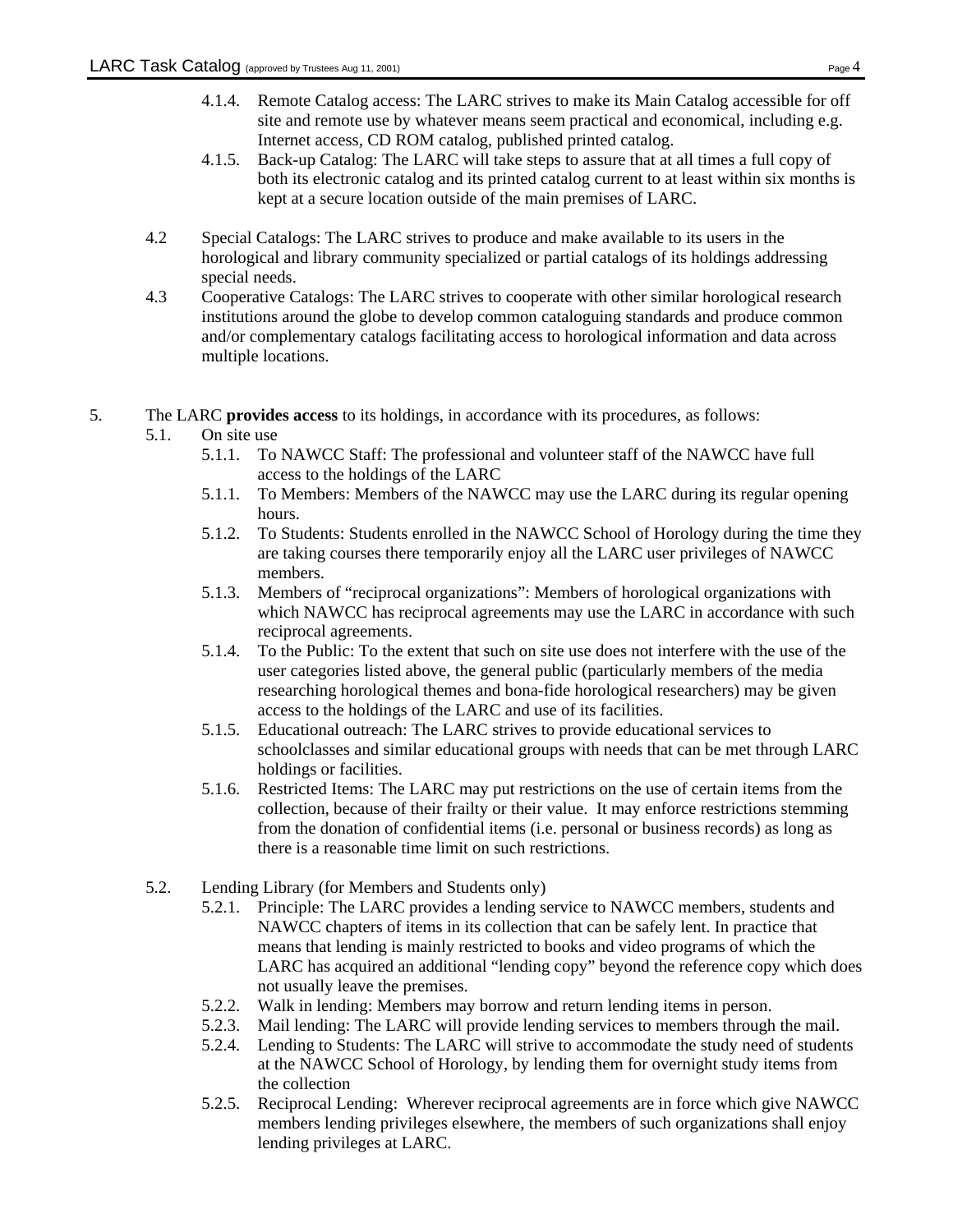## 5.3. Copy Services:

- 5.3.1. General: Within the constraints of the applicable copyright laws, and as compatible with its task to preserve, secure and safeguard the items in it's collection, the LARC strives to facilitate the copying of information and data contained in its collection.
- 5.3.2. Self Service Copying: The LARC strives to make available a self service copy machine for on site copying of appropriate items.
- 5.3.3. Staff Service Copying: For rare, valuable or delicate items, and for off site users the LARC strives to maintain a staffed copying service. Especially fragile items may be excluded from copying.
- 5.3.4. Copying for on and off site constituents: Service to on site users shall be made available in order of priorities established in 5.1. Off-site users (mail requests) shall be accommodated as staff resources permit.
- 5.3.5. Copy fees: LARC will set and collect copying fees for self-service and staff-service to recover its full cost, including materials, salaries, postage, equipment amortization and allocated overhead. A premium fee may be charged to users other than NAWCC staff, members or students.
- 5.4. Electronic Remote Access
	- 5.4.1 Remote Catalogue Access: The LARC strives to maintain remote electronic access to its catalog both for all its users including NAWCC members, students and for the public at large.
	- 5.4.2. Remote Access to electronic holdings: The LARC strives to make accessible to its users its electronic holdings by remote access (dial up or Internet). Such use and access shall be in strict compliance with any copyright, licensing and user agreements concerning such electronic data.
- 5.5. Reciprocal Arrangements: The LARC strives to enter reciprocal agreements with similar institutions on a worldwide basis to give its own users and constituents the widest possible access to horological information, and making the content of its own collection available through reciprocal arrangements with sister organizations to horological researchers everywhere.

#### 6. The LARC provides **Reference and Research Services**

- 6.1 Cooperation: The Reference and Research Services of LARC are provided in close coordination and cooperation with the NAWCC Research Committee, the "Answer Box" staff of the *Bulletin*, and a corps of research volunteers.
- 6.2 To NAWCC (within the institution): The LARC provides horological research support for all departments of the NAWCC, including Editorial, the School, and its affiliated Museums.
- 6.3 To Members: One of the core tasks of the LARC is providing reference service and research help to the Members of NAWCC. This may include on-site help, write-in help (postal mail, fax, e-mail), and in exceptional cases telephone help.
- 6.4 To the Media: The LARC provides reference and research help to members of the print and electronic media
- 6.5 To the public at large: Only to the extent that this does not interfere with providing reference services to the types of users listed above, and only if charging a fee fully recovering the costs the LARC may provide reference services on horological questions to the general public.
- 7. The LARC **disposes** of unneeded holdings [(3)]
	- 7.1. Disposal of unneeded donations to LARC: LARC will maintain a transparent and fully documented process of disposing of donations to LARC that it does not need or want in its collection.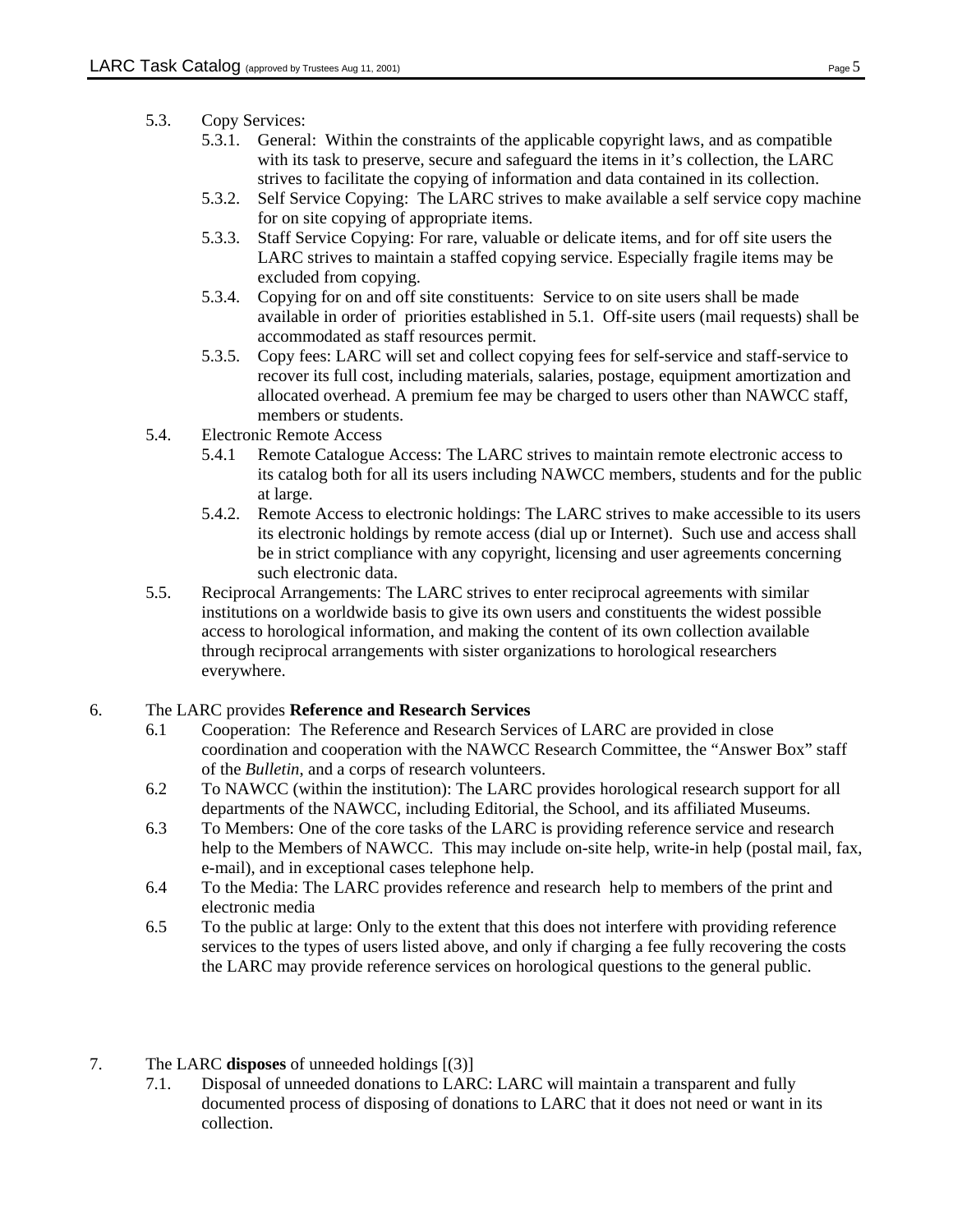- 7.2. Deaccessioning of unusable collection items: LARC strives to maintain a process of continually identifying, removing from the collection and catalogue and disposing of items which have become unusable due to wear, deterioration, destruction, loss etc.
- 7.3. Deaccessioning of unneeded items: LARC strives to maintain a process of continually identifying, removing from the collection and disposing of items which have become unneeded. In addition a process of continually swapping collection items whenever better condition specimens of the identical item become available is maintained. Swapped out items are disposed of outside the deaccessioning process.
- 7.4. Reciprocal Arrangements: Disposal of item may take the form of reciprocal arrangements for donations or swaps with other not-for-profit organizations pursuing similar goals
- 8. The LARC **publicizes** its activity and services
	- 8.1. To the Members: The LARC maintains a program to regularly and periodically inform the members of NAWCC about the availability of its services and the scope of its activities. Such program may include producing items for inclusion in NAWCC periodicals and in the NAWCC website.
	- 8.2. To the Public: The LARC maintains a program to increase the visibility of its activities vis-à-vis the public at large. This program may include cooperation with public media, participation in associations and directories of research, archive or library organizations, etc.
- 9. **Publications**: The LARC strives to publish (in printed or electronic format) materials of use to horological researchers. The emphasis of publications shall be on research aids, such as complete or specialized catalogs, bibliographies, booklists, research resource lists etc., but may also include facsimile publications of materials in its collection, patent lists and other materials falling within its overall mission of aiding horological research [(4)].
- 10. The LARC **generates resources** for its activities:
	- 10.1. User Fees: The LARC may collect fees from its users for certain services, or from the sale or use of its publications.
	- 10.2. Fund Drives: The LARC strives to solicit donations in close coordination and cooperation with the NWCM and the NAWCC, from its users, the public, businesses, philanthropies and government sources. Funds are accepted for general operational purposes, for additions to the LARC endowment, or with restrictions dedicating them for specific uses.
	- 10.3. Endowment: The LARC has its own endowment account, the proceeds of which (in accordance with the endowment fund procedures of NWCM and NAWCC) will benefit the mission of LARC.
	- 10.4. Volunteer Program: The LARC strives to develop a corps of Volunteers made up of people from the community and from the NAWCC membership to augment the manpower provided by the paid staff to fulfill the task outlined above. Such volunteers may provide both on-site support as well as perform work off site under the direction of the professional staff.
	- 10.5. Deaccessioning and other disposals: As part of its deaccessioning/disposal task and in strict adherence to the applicable policies of the NWCM the LARC may raise funds from the disposal of items through sales, auctions etc.
- 11. The LARC acts as the **archives** of the activities and the history of the NAWCC: While the NAWCC business office keeps the legal and business record of the activities of the NAWCC and the NWCM, the LARC strives to acquire, catalogue and make available to its users items documenting the history and activities of NAWCC, its Chapters, NWCM and LARC.